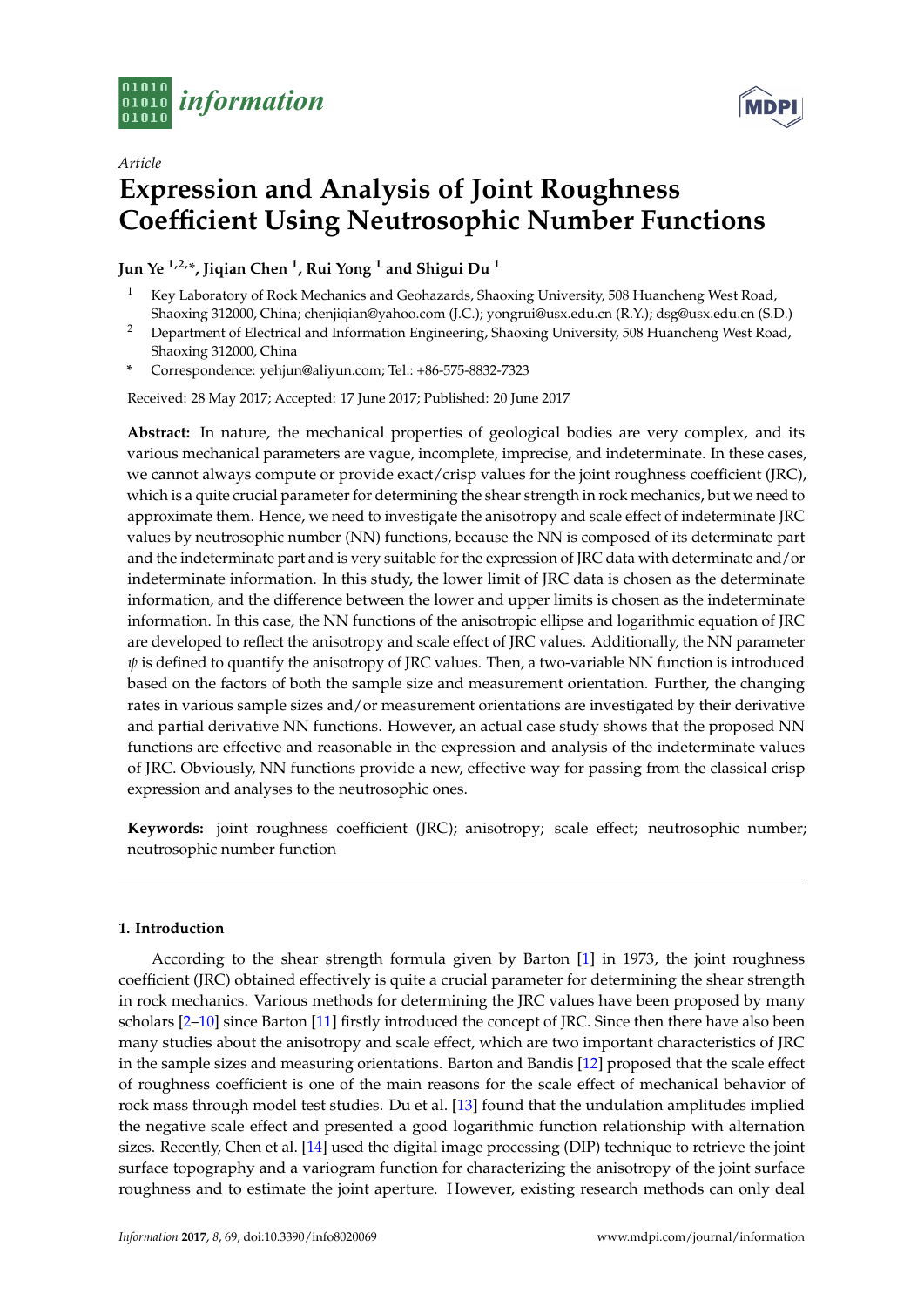with the determinate/crisp function expressions of JRC values and analyze their anisotropy and size effect, but cannot express and handle the incomplete, uncertain, and imprecise data of JRC. Due to the incompleteness of our observations, measurements, and estimations, or the existing disturbances and uncertainties in the real world, we cannot always compute or provide exact/crisp values for the inhomogeneity of the rock joints, but we need to approximate them in indeterminate environments. In this case, Ye et al. [\[15\]](#page-12-5) established neutrosophic functions (interval functions) of JRC and shear strength. However, they only gave the interval/thick functions of JRC and shear strength, but cannot express such an indeterminate function containing coefficients and/or parameters of neutrosophic numbers (NNs).

In fact, there always exists determinate and indeterminate information in the real world. Hence, Smarandache [\[16–](#page-12-6)[18\]](#page-12-7) firstly introduced the concept of NN, which is really suitable for expressing determinate and/or indeterminate information, denoted as *z = a + bI*. Obviously, the NN *z* consists of its determinate part *a* and its indeterminate part *bI*, where *a* and *b* are real numbers and *I* denotes the indeterminacy. Clearly, NN is more suitable for the expression of determinate and/or indeterminate information in the real world. In recent years, Ye [\[19\]](#page-12-8) firstly proposed a multiple attribute group decision-making method under a NN environment and developed the possibility degree ranking method for ranking alternatives. Then, Ye [\[20\]](#page-12-9) presented a bidirectional projection model of NNs for multiple attribute group decision-making problems with NN information. Further, Kong et al. [\[21\]](#page-12-10) and Ye [\[22\]](#page-12-11) proposed the cosine similarity measure of NNs for the misfire fault diagnosis of gasoline engines and the exponential similarity measure of NNs for the fault diagnosis of steam turbines under a NN environment. Additionally, Chen and Ye [\[23\]](#page-12-12) introduced a projection model of NNs for the multiple attribute decision-making problem of clay-brick selection under a NN environment. Further, Liu and Liu [\[24\]](#page-12-13) presented a NN generalized weighted power averaging operator and applied it to multiple attribute group decision-making under a NN environment. Ye [\[25\]](#page-12-14) presented a NN linear programming method for NN linear programming problems under an indeterminate environment. All of these studies have shown the superiority of NNs to express indeterminate information. Unfortunately, NN functions have not been studied and applied in rock mechanics thus far. Hence, this original study will establish NN operations and NN functions of JRC with determinate and/or indeterminate information to express and analyze the anisotropy and scale effect of indeterminate JRC values and their changing rates in measuring sizes and orientations of test samples by the actual case of the natural joint surface sample obtained from Changshan County of Zhejiang province in China. In the real world, we cannot always compute or provide determinate/crisp JRC values for the JRC characteristics, but we can approximate them to realize the indeterminate expression and analysis of JRC values. In this case, the NN functions provide an effective mathematical tool for passing from the classical crisp expression and analysis to the neutrosophic ones.

The rest of this paper is organized as follows: Section [2](#page-1-0) presents some basic concepts and operations of NNs; Section [3](#page-2-0) introduces the JRC data acquisition of natural rock joint surfaces with an actual case; In Section [4,](#page-2-1) some elliptic equations with NNs (elliptic NN functions of JRC) are introduced for the descriptions of the joint profiles in various orientations and their changing rates are discussed by their derivative functions, and then the NN parameter  $\psi$  is defined to quantify the degree of the anisotropy; In Section [5,](#page-6-0) logarithmic equations containing NNs (logarithmic NN functions of JRC) are presented to analyze the JRC values and the changing rates in differently-sized joint samples; Section [6](#page-9-0) introduces a two-variable NN function of JRC to describe JRC values in various orientations and sizes and discusses its changing rates by its partial derivative functions; Section [7](#page-10-0) gives discussion; Finally, conclusions and future work are given in Section [8.](#page-11-2)

#### <span id="page-1-0"></span>**2. Some Basic Concepts and Operations of NNs**

The concept of NN was firstly proposed by Smarandache [\[16–](#page-12-6)[18\]](#page-12-7), which consists of a determinate part and an indeterminate part. Then, it is denoted as *z = a + bI*, where *a* and *b* are real numbers and *I*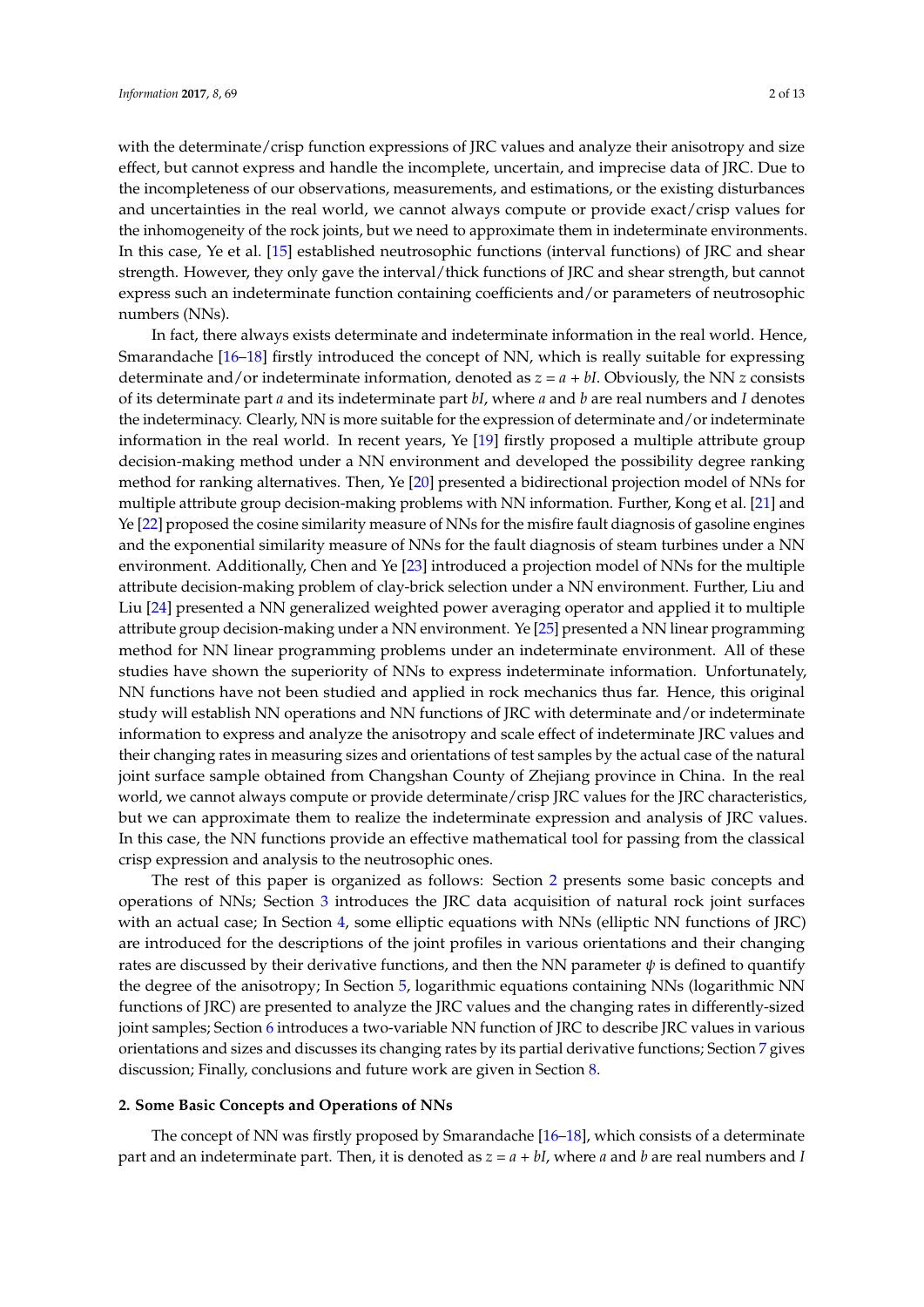is the indeterminacy, implying some indeterminate range *I*  $\epsilon$  [*I<sup>L</sup>*, *I<sup>U</sup>*]. It is obvious that it can describe determinate and/or indeterminate information.

For example, assume that a NN is  $z = 8 + 5I$ , where  $I \in [0, 0.5]$ . Thus, its determinate part is 8, its indeterminate part is 5*I*, and then there is  $z \in [8, 10.5]$  for  $I \in [0, 0.5]$ . Furthermore, one can also specify some indeterminate range *I*  $\epsilon$  [*I*<sup>L</sup>, *I*<sup>U</sup>] to satisfy the actual applied requirements.

Let  $z_1 = a_1 + b_1 I$  and  $z_2 = a_2 + b_2 I$  be two NNs for  $I \in [I^L, I^U]$ ; their operational relations are given as follows [\[25\]](#page-12-14):

$$
z_1 + z_2 = a_1 + a_2 + (b_1 + b_2)I = [a_1 + a_2 + b_1I^L + b_2I^L, a_1 + a_2 + b_1I^U + b_2I^U]
$$
(1)

$$
z_1 - z_2 = a_1 - a_2 + (b_1 - b_2)I = [a_1 - a_2 + b_1I^L - b_2I^L, a_1 - a_2 + b_1I^U - b_2I^U]
$$
 (2)

$$
z_1 \times z_2 = a_1 a_2 + (a_1 b_2 + a_2 b_1) I + b_1 b_2 I^2
$$
  
= 
$$
\begin{bmatrix} \min \begin{pmatrix} (a_1 + b_1 I^L)(a_2 + b_2 I^L), (a_1 + b_1 I^L)(a_2 + b_2 I^U), \\ (a_1 + b_1 I^U)(a_2 + b_2 I^L), (a_1 + b_1 I^U)(a_2 + b_2 I^U) \end{pmatrix} \\ \max \begin{pmatrix} (a_1 + b_1 I^L)(a_2 + b_2 I^L), (a_1 + b_1 I^L)(a_2 + b_2 I^U), \\ (a_1 + b_1 I^U)(a_2 + b_2 I^L), (a_1 + b_1 I^U)(a_2 + b_2 I^U) \end{pmatrix} \end{bmatrix}
$$
(3)

$$
\begin{array}{lll}\n\frac{z_1}{z_2} &=& \frac{a_1 + b_1 I}{a_2 + b_2 I} = \frac{[a_1 + b_1 I^L, a_1 + b_1 I^U]}{[a_2 + b_2 I^L, a_2 + b_2 I^U]} \\
&=& \left[ \begin{array}{c} \min\left(\frac{a_1 + b_1 I^L}{a_2 + b_2 I^U}, \frac{a_1 + b_1 I^L}{a_2 + b_2 I^U}, \frac{a_1 + b_1 I^U}{a_2 + b_2 I^U}, \frac{a_1 + b_1 I^U}{a_2 + b_2 I^U} \right), \\
\max\left(\frac{a_1 + b_1 I^L}{a_2 + b_2 I^U}, \frac{a_1 + b_1 I^L}{a_2 + b_2 I^U}, \frac{a_1 + b_1 I^U}{a_2 + b_2 I^U}, \frac{a_1 + b_1 I^U}{a_2 + b_2 I^U} \right) \end{array} \right]\n\end{array}\n\tag{4}
$$

#### <span id="page-2-0"></span>**3. JRC Data Obtained from an Actual Case**

In real situations, we choose a natural joint surface sample to collect data from Changshan County of Zhejiang province in China as an actual case. The foliated slate rock is grayish, completed, and hard and has a dense structure. Its surface undulates from 1 cm to 2 cm and is lightly weathered. Then, a simple mechanical hand profilograph invented by Du [\[26\]](#page-12-15) was employed to record the surface profiles by every interval of 15 $^{\circ}$  in  $[0^{\circ}, 360^{\circ}]$  along the specified lines. Then, we intercepted samples from 10 cm to 100 cm at an interval of 10 cm in every orientation. Finally, we use the models proposed by Zhang et al. [\[27\]](#page-12-16) to calculate the JRC values of each samples in different sizes and directions. By the statistical analysis of all JRC values of every sample, we can obtain the average values and standard deviations of all sizes in each direction, which are used in the following case analyses.

## <span id="page-2-1"></span>**4. NN Functions for Describing the Anisotropic Characteristics of JRC**

## *4.1. NN Functions of JRC in All Orientations*

Here, we take a sample in the length of 20 cm as an example. All measured values and the mean values of JRC in every orientation on one polar plot are shown in Figure [1.](#page-4-0) It can be found that the JRC values are randomly distributed from 0 to 20 in each orientation. Then, the JRC values in the orientations of 90 $\degree$  and 270 $\degree$  are smaller, while the JRC values in some orientations such as 0 $\degree$ and 180◦ are relatively greater. Performing a calculated analysis, the JRC average value and variance of each angle orientation are obtained by the statistical analysis. For example, the average value *JRCmean* and standard deviation  $\sigma$  of JRC values for 20 cm joint samples in the 0 $\degree$  orientation are 9.653 and 1.716, respectively. The smaller standard deviation indicates that the data points tend to the mean value.

According to the statistical analysis, about 70% of the points focus on one area in Figure [1,](#page-4-0) then most of the blue stars are crowded together. Hence, we may choose a robust range (confidence range) from *JRC*<sub>*mean*</sub> –  $\sigma$ (lower limit) to *JRC*<sub>*mean*</sub> +  $\sigma$ (upper limit) for describing the anisotropic characteristics. In Figure [1,](#page-4-0) it is shown that these upper and lower limits can be approximately structured as one ellipse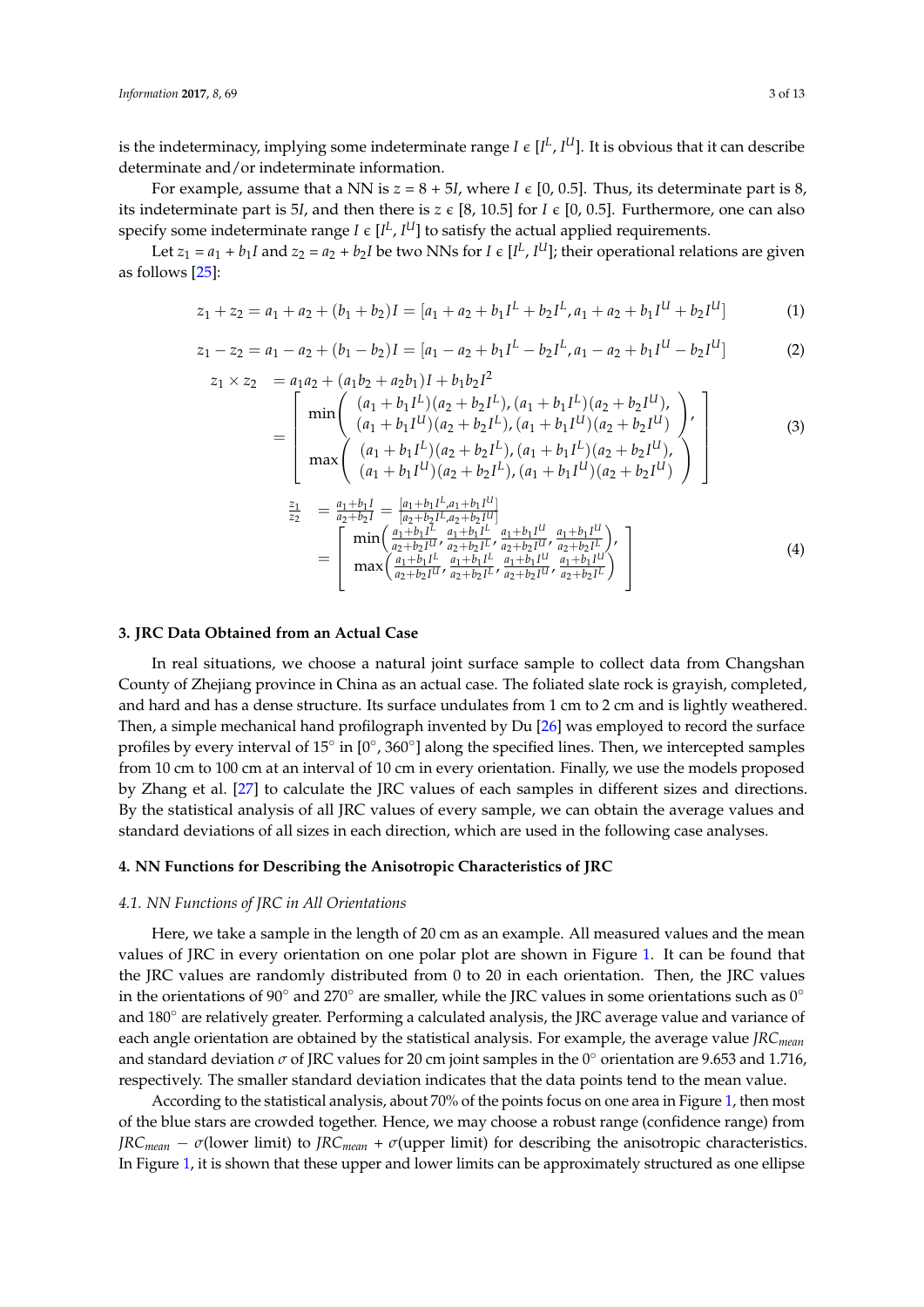area. It is obvious that the JRC mean values and most of the sample data fall into the area between two red ellipses.

Based on the least square method, the upper and lower limits of JRC values are fitted by two ellipse envelopes for joint samples of each size. Then, according to the concept of NNs and the general parametric equations of the ellipse, the NN parametric equations of JRC can be written as:

$$
\begin{cases}\n x = (a_1 + b_1 I) \cos \theta \\
 y = (a_2 + b_2 I) \sin \theta\n\end{cases}, I \in [0, 0.5]
$$
\n(5)

where  $a_1$  and  $a_2$  are two radiuses of the inside ellipse envelope, and  $a_1 + b_1I$  and  $a_2 + b_2I$  are two radiuses of the outside ellipse envelope. Through the statistical analysis of all sizes, the indeterminacy *I* belongs to the interval [0, 0.5]. Then,  $b_i$  (*i* = 1, 2) can be determined by the twice of the difference between the radii of the inside and outside ellipse envelopes.

Each JRC value in Figure [1](#page-4-0) is the distance from any point within the two ellipses to the coordinate origin. To express the JRC values in any orientation, by using Equations (3) and (5) we can derive the following NN function:

$$
JRC(\theta) = \sqrt{x^2 + y^2} = \sqrt{[(a_1 + b_1 I)\cos\theta]^2 + [(a_2 + b_2 I)\sin\theta]^2}
$$
  
=  $\sqrt{(a_1 + b_1 I) \cdot (a_1 + b_1 I)\cos^2\theta + (a_2 + b_2 I) \cdot (a_2 + b_2 I)\sin^2\theta}$   
=  $\sqrt{[a_1^2, (a_1 + b_1/2)^2] \cos^2\theta + [a_2^2, (a_2 + b_2 I/2)^2] \sin^2\theta}$   
=  $[\sqrt{a_1^2 \cos^2\theta + a_2^2 \sin^2\theta}, \sqrt{(a_1 + b_1/2)^2 \cos^2\theta + (a_2 + b_2/2)^2 \sin^2\theta}] \text{ for } I \in [0, 0.5].$  (6)

In order to reflect the changing rate of *JRC*(*θ*) in any orientation; here, we carried on the derivative operation of Equation (6) and obtain the following derivative Equation (7) so as to analyze the variation situations of anisotropy:

$$
JRC'(\theta) = \left[ \frac{(a_2^2 - a_1^2)\cos\theta\sin\theta}{\sqrt{a_1^2\cos^2\theta + a_2^2\sin^2\theta}}, \frac{((a_2 + b_2I)^2 - (a_1 + b_1I)^2)\cos\theta\sin\theta}{\sqrt{(a_1 + b_1I)^2\cos^2\theta + (a_2 + b_2I)^2\sin^2\theta}} \right]
$$
(7)

For example, when the length  $L = 20$  cm in Figure [1,](#page-4-0) the NN parametric equations with  $I \in [0, 0.5]$ can be obtained by the following steps:

$$
(1) a1 = 8.3, a2 = 5.7,(2) b1 = (11.5 - 8.3) \times 2 = 6.4, b2 = (9 - 5.7) \times 2 = 6.6,(3) \begin{cases} x = (8.3 + 6.4I)\cos\theta \\ y = (5.7 + 6.6I)\sin\theta \end{cases}
$$
 for  $I \in [0, 0.5]$ .

Thus, we have the following NN function with  $I \in [0, 0.5]$ :

$$
JRC(\theta) = \sqrt{x^2 + y^2} = \sqrt{[(8.3 + 6.4I)\cos\theta]^2 + [(5.7 + 6.6I)\sin\theta]^2}
$$
  
=  $\sqrt{(8.3 + 6.4I) \cdot (8.3 + 6.4I)\cos^2\theta + (5.7 + 6.6I) \cdot (5.7 + 6.6I)\sin^2\theta}$   
=  $\sqrt{[8.3^2, (8.3 + 6.4/2)^2] \cos^2\theta + [5.7^2, (5.7 + 6.6/2)^2] \sin^2\theta}$   
=  $[\sqrt{8.3^2 \cos^2\theta + 5.7^2 \sin^2\theta}, \sqrt{(8.3 + 6.4/2)^2 \cos^2\theta + (5.7 + 6.6/2)^2 \sin^2\theta}]$   
=  $[\sqrt{68.89 \cos^2\theta + 32.49 \sin^2\theta}, \sqrt{132.25 \cos^2\theta + 81 \sin^2\theta}].$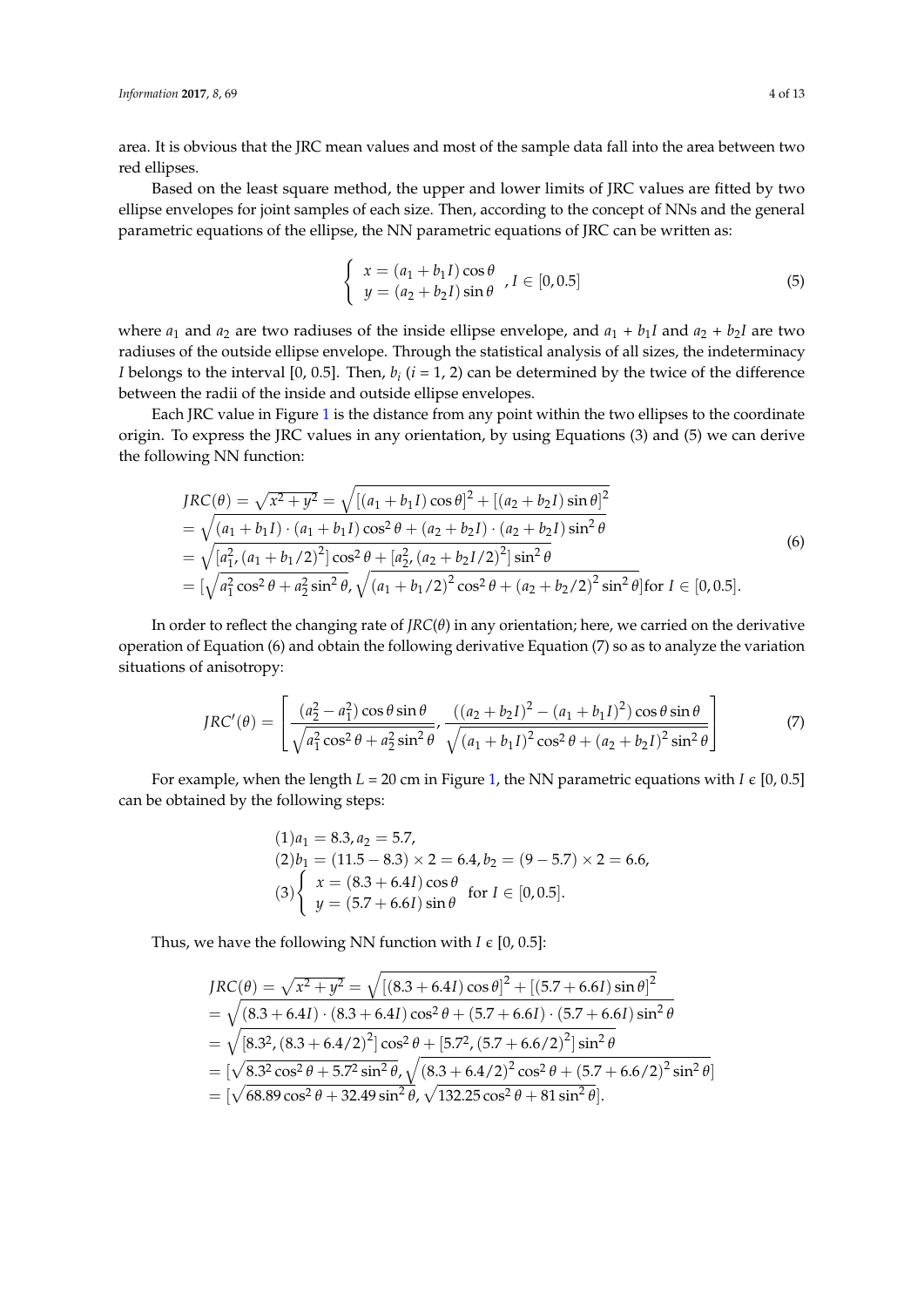Thus, its NN derivative function with  $I \in [0, 0.5]$  is given as follows: Thus, its NN derivative function with *I* ϵ [0, 0.5] is given as follows: Thus, its NN derivative function with *I* ϵ [0, 0.5] is given as follows:

$$
JRC'(\theta) = \left[ \frac{-36.40 \cos \theta \sin \theta}{\sqrt{(68.89 \cos^2 \theta + 32.49 \sin^2 \theta}}, \frac{-51.25 \cos \theta \sin \theta}{\sqrt{132.25 \cos^2 \theta + 81 \sin^2 \theta}} \right]
$$

<span id="page-4-0"></span>The changing rate of  $JRC'(\theta)$  is shown in Figure [2.](#page-4-1) It is obvious that the changing curves of the inside and outside ellipse envelopes present periodicity and the changing rates fall into the range between two negative sine functions. between two negative sine functions. between two negative sine functions.



Figure 1. Polar plots of directional JRC values, upper and lower limits of JRC values and corresponding ellipse fitting envelopes of 20 cm joint samples. the corresponding ellipse fitting envelopes of 20 cm joint samples. corresponding ellipse fitting envelopes of 20 cm joint samples.

<span id="page-4-1"></span>

Figure 2. The changing curves of the lower and upper limits for  $JRC'(\theta)$ .

By the similar method, we can obtain the NN functions of  $JRC(\theta)$  and  $JRC'(\theta)$  with  $I \in [0, 0.5]$  and various scales. Then, all of the results are shown in Tables [1](#page-5-0) and [2.](#page-5-1)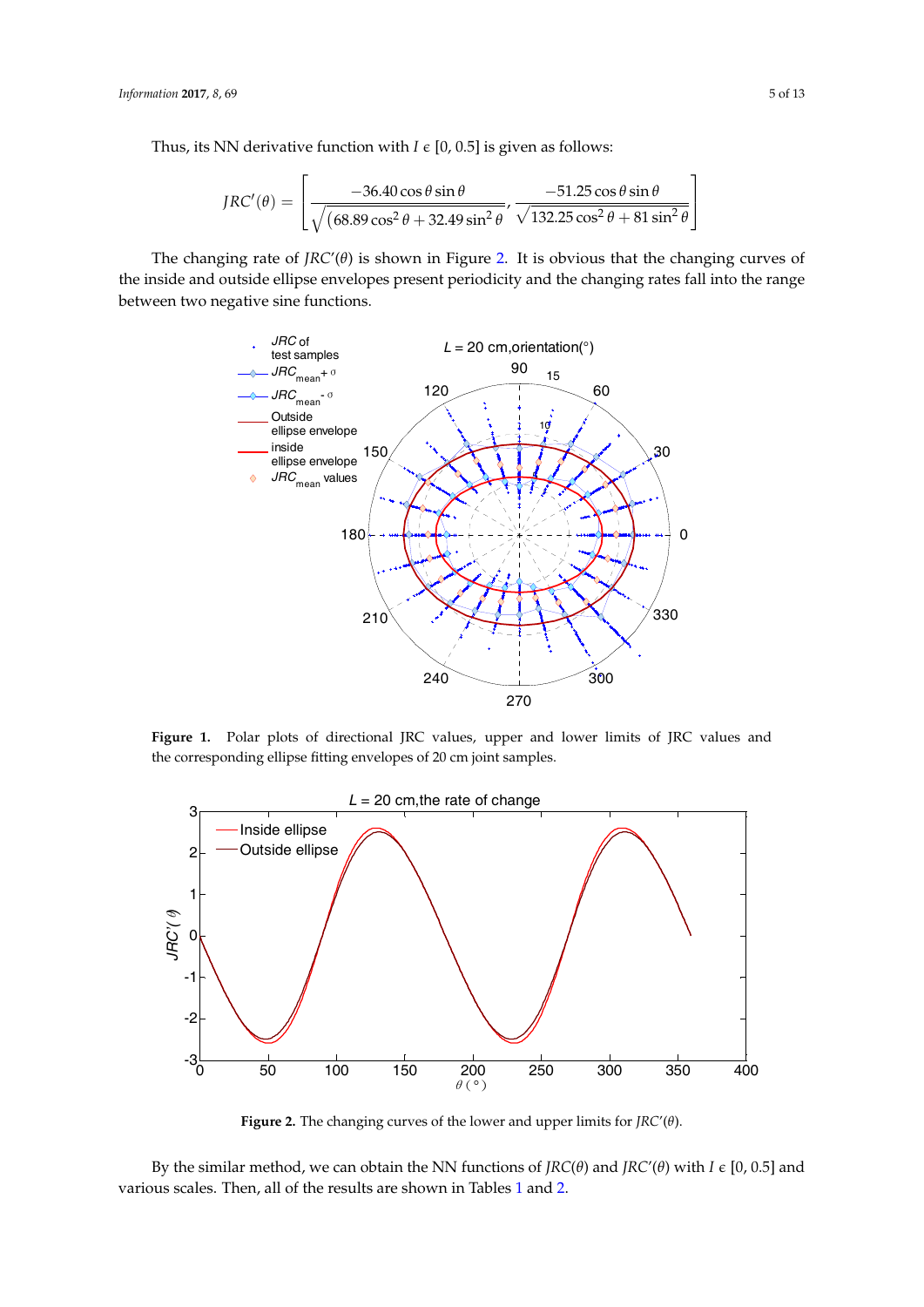| Scale (cm) | $a_1$ | $b_1$ | a <sub>2</sub> | b <sub>2</sub> | $IRC(\theta)$                                                                                                 |
|------------|-------|-------|----------------|----------------|---------------------------------------------------------------------------------------------------------------|
| 10         | 8.6   | 7.8   | 5.8            | 8.4            | $[\sqrt{73.96} \cos^2 \theta + 33.64 \sin^2 \theta, \sqrt{156.25} \cos^2 \theta + 100 \sin^2 \theta]$         |
| 20         | 8.3   | 6.4   | 5.7            | 6.6            | $[\sqrt{68.89 \cos^2 \theta + 32.49 \sin^2 \theta}, \sqrt{132.25 \cos^2 \theta + 81 \sin^2 \theta}]$          |
| 30         | 8     | 5.6   | 5.5            | 6              | $[\sqrt{64} \cos^2 \theta + 30.25 \sin^2 \theta, \sqrt{116.64 \cos^2 \theta + 72.25 \sin^2 \theta}]$          |
| 40         | 7.7   | 5.6   | 5.3            | 5.4            | $[\sqrt{59.29 \cos^2 \theta + 28.09 \sin^2 \theta}, \sqrt{110.25 \cos^2 \theta + 64 \sin^2 \theta}]$          |
| 50         | 7.4   | 5.8   | 5.2            | 4.6            | $[\sqrt{54.74 \cos^2 \theta + 27.04 \sin^2 \theta}, \sqrt{106.09 \cos^2 \theta + 56.25 \sin^2 \theta}]$       |
| 60         | 7.3   | 5.8   | 5.3            | 5.0            | $\int \sqrt{53.29 \cos^2 \theta + 28.09 \sin^2 \theta}$ , $\sqrt{104.04 \cos^2 \theta + 60.84 \sin^2 \theta}$ |
| 70         | 7.2   | 5.8   | 5.3            | 4.6            | $\sqrt{51.84\cos^2\theta + 28.09\sin^2\theta}$ , $\sqrt{102.01\cos^2\theta + 57.76\sin^2\theta}$              |
| 80         | 7.0   | 5.6   | 5.2            | 4.4            | $[\sqrt{49\cos^2{\theta}+27.04\sin^2{\theta}},\sqrt{69.04\cos^2{\theta}+54.76\sin^2{\theta}}]$                |
| 90         | 7.0   | 5.0   | 5.1            | 3.8            | $[\sqrt{49\cos^2\theta + 26.01\sin^2\theta}, \sqrt{90.25\cos^2\theta + 49\sin^2\theta}]$                      |
| 100        | 7.0   | 4.4   | 5.1            | 3.4            | $[\sqrt{49\cos^2\theta + 26.01\sin^2\theta}, \sqrt{84.64\cos^2\theta + 46.24\sin^2\theta}]$                   |

<span id="page-5-0"></span>**Table 1.** NN functions of *JRC*( $\theta$ ) for the JRC expressions of different sized joint samples and *I*  $\epsilon$  [0, 0.5].

<span id="page-5-1"></span>**Table 2.** NN functions of *JRC'*( $\theta$ ) of different sized joint samples and *I*  $\epsilon$  [0, 0.5].

| Scale (cm) | $IRC'(\theta)$                                                                                                                                                                                       |  |  |  |  |
|------------|------------------------------------------------------------------------------------------------------------------------------------------------------------------------------------------------------|--|--|--|--|
| 10         | $\frac{-40.32 \cos \theta \sin \theta}{\sqrt{(73.96 \cos^2 \theta + 33.64 \sin^2 \theta)}}$<br>$\frac{-56.25 \cos \theta \sin \theta}{\sqrt{156.25 \cos^2 \theta + 100 \sin^2 \theta}}$              |  |  |  |  |
| 20         | $\frac{-36.40 \cos \theta \sin \theta}{\sqrt{(68.89 \cos^2 \theta + 32.49 \sin^2 \theta)}} , \frac{-51.25 \cos \theta \sin \theta}{\sqrt{132.25 \cos^2 \theta + 81 \sin^2 \theta}}$                  |  |  |  |  |
| 30         | $\frac{-33.75 \cos \theta \sin \theta}{\sqrt{(64 \cos^2 \theta + 30.25 \sin^2 \theta)}}, \frac{-44.39 \cos \theta \sin \theta}{\sqrt{116.64 \cos^2 \theta + 72.25 \sin^2 \theta}}$                   |  |  |  |  |
| 40         | $\frac{-31.20 \cos \theta \sin \theta}{\sqrt{(59.29 \cos^2 \theta + 28.09 \sin^2 \theta)}} , \frac{-46.25 \cos \theta \sin \theta}{\sqrt{110.25 \cos^2 \theta + 64 \sin^2 \theta}}$                  |  |  |  |  |
| 50         | $\left  \frac{-27.70 \cos \theta \sin \theta}{\sqrt{(54.74 \cos^2 \theta + 27.04 \sin^2 \theta)}}, \frac{-49.84 \cos \theta \sin \theta}{\sqrt{106.09 \cos^2 \theta + 56.25 \sin^2 \theta}} \right $ |  |  |  |  |
| 60         | $\frac{-25.2 \cos \theta \sin \theta}{\sqrt{(53.29 \cos^2 \theta + 28.09 \sin^2 \theta)}}$                                                                                                           |  |  |  |  |
| 70         | $\frac{-23.75 \cos \theta \sin \theta}{\sqrt{(51.84 \cos^2 \theta + 28.09 \sin^2 \theta)}}$ , $\frac{-44.25 \cos \theta \sin \theta}{\sqrt{102.01 \cos^2 \theta + 57.76 \sin^2 \theta}}$             |  |  |  |  |
| 80         | $\frac{-21.96 \cos \theta \sin \theta}{\sqrt{(49 \cos^2 \theta + 27.04 \sin^2 \theta)}}$<br>$\frac{-14.28 \cos \theta \sin \theta}{\sqrt{69.04 \cos^2 \theta + 54.76 \sin^2 \theta}}$                |  |  |  |  |
| 90         | $\frac{-22.99 \cos \theta \sin \theta}{\sqrt{(49 \cos^2 \theta + 26.01 \sin^2 \theta)}}, \frac{-41.25 \cos \theta \sin \theta}{\sqrt{90.25 \cos^2 \theta + 49 \sin^2 \theta}}$                       |  |  |  |  |
| 100        | $\frac{-22.99 \cos \theta \sin \theta}{\sqrt{(49 \cos^2 \theta + 26.01 \sin^2 \theta)}}$<br>$\frac{-38.4 \cos \theta \sin \theta}{\sqrt{84.64 \cos^2 \theta + 46.24 \sin^2 \theta}}$                 |  |  |  |  |

## *4.2. Anisotropic Parameter*

In 2009, Tatone [\[28\]](#page-12-17) defined a parameter to quantify the anisotropy that is the ratio of the maximum directional roughness to the minimum directional roughness on the polar plots. Based on the anisotropic definition, we present the NN anisotropic parameter to characterize the degree of anisotropy for each size. Here, the maximum directional roughness is the semi-major axis of ellipse; the minimum directional roughness is the semi-minor axis of the ellipse. Hence, the NN anisotropic parameter is defined as the following form:

$$
\psi = \frac{a_1 + b_1 I}{a_2 + b_2 I}, I \in [0, 0.5]
$$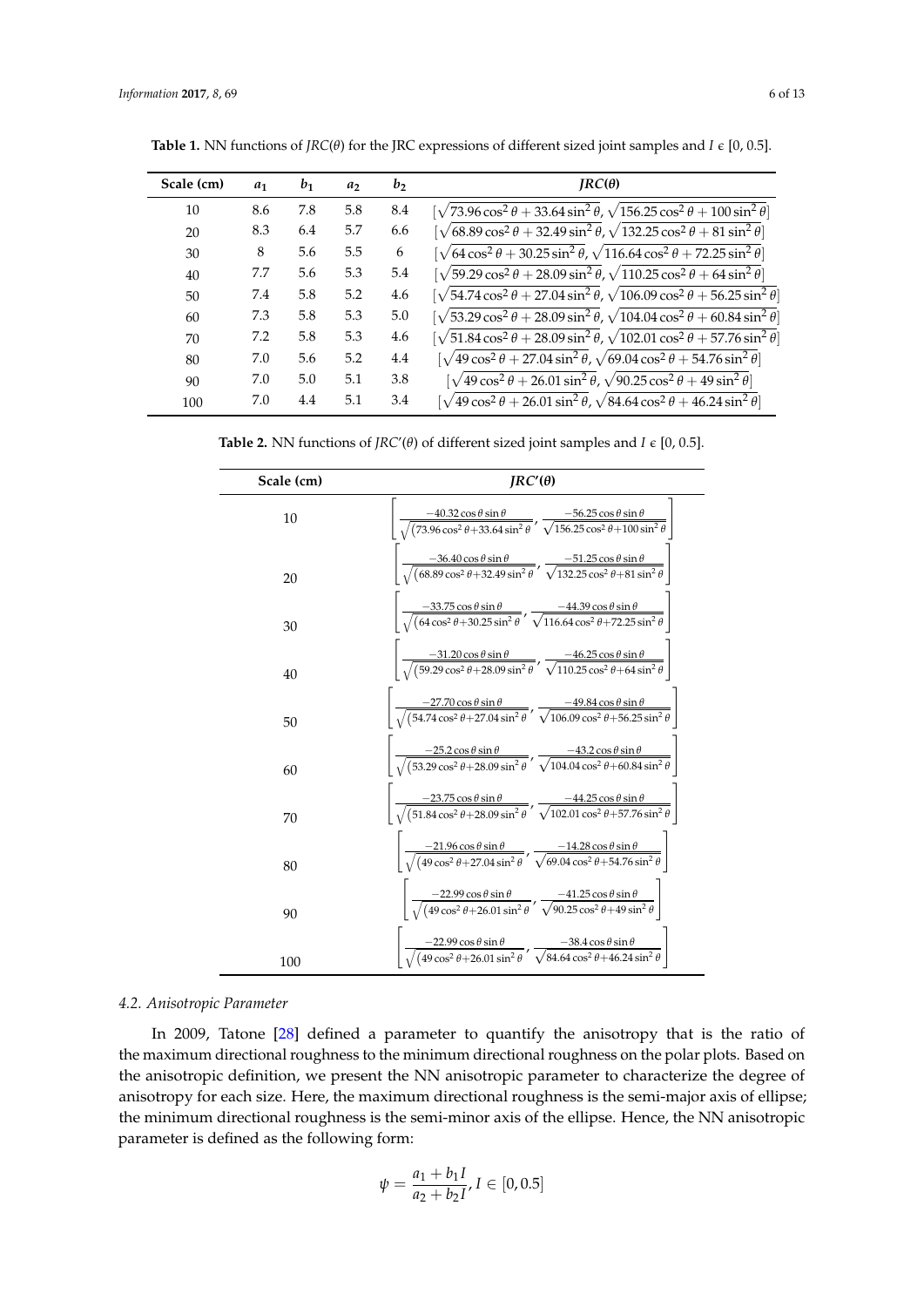Then, according to the Equation (4), the anisotropic parameter  $\psi$  is calculated by the following formula:  $\alpha$  by the Equation (4), the anisotropic parameter  $\psi$  is calculated by the followition ording to the followit

$$
\psi = \frac{a_1 + b_1 I}{a_2 + b_2 I} = \begin{bmatrix} \min(\frac{a_1 + b_1 \times 0}{a_2 + b_2 \times 0.5}, \frac{a_1 + b_1 \times 0}{a_2 + b_2 \times 0}, \frac{a_1 + b_1 \times 0.5}{a_2 + b_2 \times 0.5}, \frac{a_1 + b_1 \times 0.5}{a_2 + b_2 \times 0.5}, \frac{a_1 + b_1 \times 0.5}{a_2 + b_2 \times 0.5}, \frac{a_1 + b_1 \times 0.5}{a_2 + b_2 \times 0.5}, \frac{a_1 + b_1 \times 0.5}{a_2 + b_2 \times 0.5}, \frac{a_1 + b_1 \times 0.5}{a_2 + b_2 \times 0.5}, \frac{a_1 + b_1 \times 0.5}{a_2 + b_2 \times 0.5} \end{bmatrix}
$$
\n
$$
= \left[ \frac{2a_1}{2a_2 + b_2}, \frac{2a_1 + b_1}{2a_2} \right], I \in [0, 0.5]. \tag{8}
$$

For example, when  $L = 20$  cm, we have the following result:  $\frac{1}{2}$   $\frac{1}{2}$   $\frac{1}{2}$   $\frac{1}{2}$   $\frac{1}{2}$   $\frac{1}{2}$   $\frac{1}{2}$   $\frac{1}{2}$   $\frac{1}{2}$   $\frac{1}{2}$   $\frac{1}{2}$   $\frac{1}{2}$   $\frac{1}{2}$   $\frac{1}{2}$   $\frac{1}{2}$   $\frac{1}{2}$   $\frac{1}{2}$   $\frac{1}{2}$   $\frac{1}{2}$   $\frac{1}{2}$   $\frac{1}{2}$   $\frac{1}{2}$ 

$$
\psi = \frac{8.3 + 6.4I}{5.7 + 6.6I} = \left[\frac{2 \times 8.3}{2 \times 5.7 + 6.6}, \frac{2 \times 8.3 + 6.4}{2 \times 5.7}\right] = [0.92, 2.02], I \in [0, 0.5].
$$

Based on the NN anisotropic parameter *ψ*, the interval ranges of the anisotropic parameters of all sizes are shown in Figure [3.](#page-6-1) Both the upper and lower bounds are fitted by the logarithmic curves, where the upper curve decreases and the lower curve increases as *L* increases. Based on the NN anisotropic parameter *ψ*, the interval ranges of the anisotropic parameters of based on the INN anisotropic parameter  $\psi$ , the interval ranges of the anisotropic parameters of all

<span id="page-6-1"></span>

**Figure 3.** The upper and lower bounds of the parameter *ψ* for different sized joint samples. **Figure 3.** The upper and lower bounds of the parameter *ψ* for different sized joint samples.

From Figure [3,](#page-6-1) we can obtain the NN anisotropic parameter  $\psi(L)$  corresponding to L for I  $\epsilon$  [0, 0.5] as follows:

$$
\psi(L) = 0.7427 + 2.472I - (0.05457 + 0.16286I) \ln L \n= [0.7427 - 0.05457 \ln L, 2.478 - 0.136 \ln L], \quad I = [0, 0.5]
$$
\n(9)

## <span id="page-6-0"></span>**5. NN Functions for Reflecting the Scale Effect of Joint Surface Roughness**

As we know, the roughness coefficient of a rock mass structure decreases with the increase of size, which is called the scale effect. In this section, we discuss this issue.

When the orientation is 15°, the JRC values on the increase of the joint sample sizes are shown in Figure [4,](#page-7-0) which apparently exhibit a negative scale effect. Then, the fitting curves present the logarithmic functions with monotonously-decreasing trends, and then both the upper and lower bounds are matched well.

Thus, the NN function *JRC*(*L*) and its derivative function *JRC*'(*L*) for *I*  $\epsilon$  [0, 0.5] are given as:

$$
JRC(L) = (a_1 + b_1I) + (a_2 + b_2I) \ln L = (a_1 + a_2 \ln L) + (b_1 + b_2 \ln L)I
$$
  
=  $[a_1 + a_2 \ln L, a_1 + a_2 \ln L + (b_1 + b_2 \ln L)/2], I \in [0, 0.5],$  (10)

$$
JRC'(L) = \frac{a_2 + b_2 I}{L}, I \in [0, 0.5]
$$
\n(11)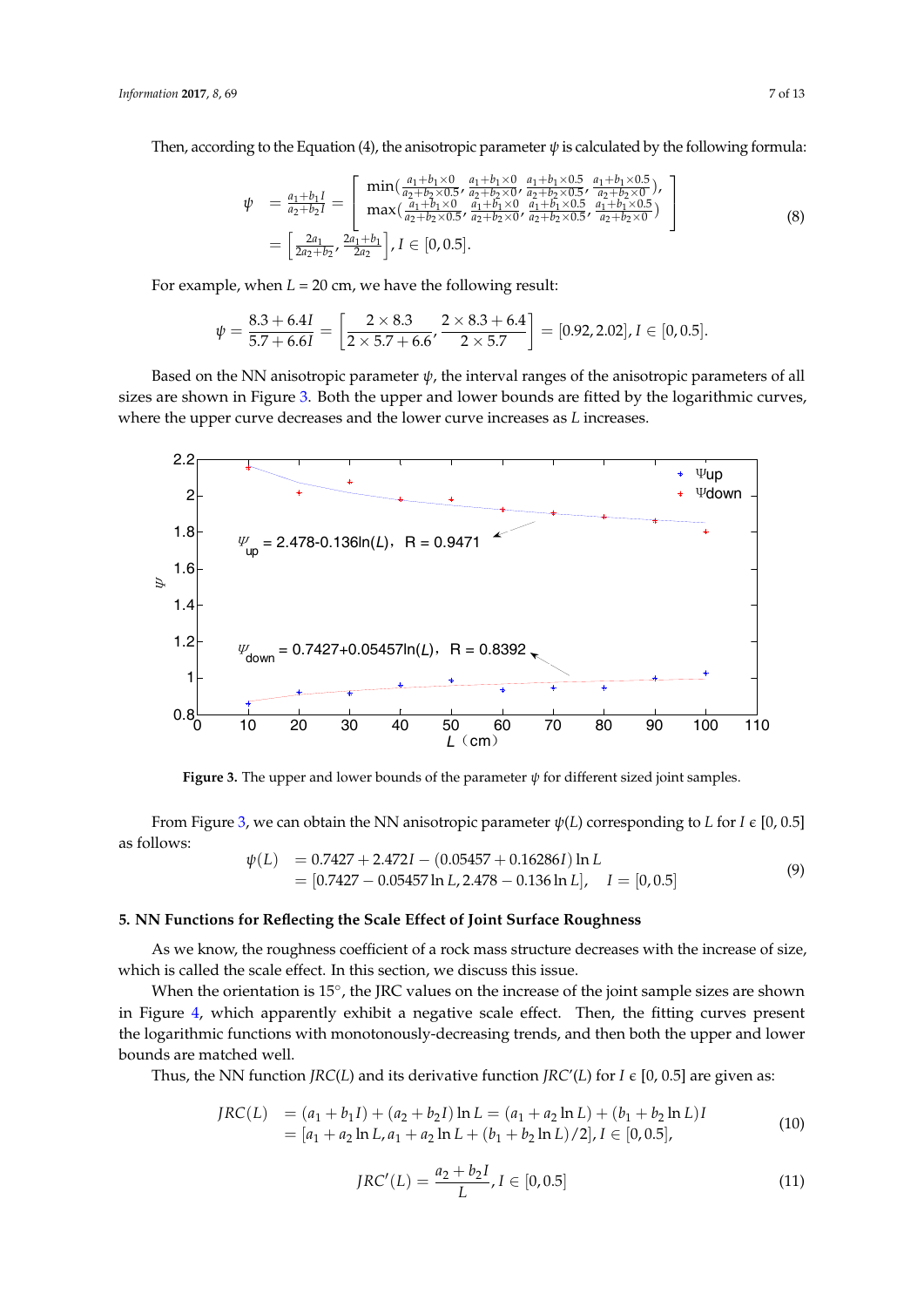where  $a_1$  and  $a_2$  are the fitting parameters of the lower bounds and  $b_1$  and  $b_2$  are the twice of the difference of the lower and upper bounds. In the NN function *JRC(L)*,  $a_1 + a_2$ ln*L* is the determinate part and  $(b_1 + b_2 \ln L)I$  is the indeterminate part.

For example, in Figure [4,](#page-7-0)  $a_1$  and  $a_2$  are 9.375 and  $-0.3999$ , respectively. Then,  $b_1$  and  $b_2$  can be obtained as follows: 2 ( 1.653 0.3999) 2.5062  $\overline{a}$ 

$$
\begin{cases}\nb_1 = 2 \times (16.74 - 9.375) = 14.73 \\
b_2 = 2 \times (-1.653 + 0.3999) = -2.5062\n\end{cases}
$$

According to Equations (10) and (11), we have the following results:

$$
JRC(L) = 9.375 - 0.3999 \ln L + (14.73 - 2.5062 \ln L)I
$$
  
= [9.375 - 0.3999 \ln L, 16.74 - 1.653 \ln L],  $\theta = 15^{\circ}$   

$$
JRC'(L) = \frac{-0.3999 - 2.5062I}{L} = \left[ -\frac{1.653}{L}, -\frac{0.3999}{L} \right]
$$

In Figure 5, the shaded part is the changing rate range of *JRC'(L)*. It is monotonously increasing on the increase of *L*. Clearly, the scale effect phenomenon is more obvious in smaller sizes.

<span id="page-7-0"></span>By the similar method, fitting results of other orientations can also be obtained, the fitting parameters, NN functions for *JRC(L)*, and derivative functions for *JRC'(L)* are tabulated in Tables [3](#page-8-0) and [4.](#page-8-1)



Figure 4. JRC values of different sized joint samples in the orientation of  $0^\circ$ .

<span id="page-7-1"></span>

**Figure 5.** The changing rates of upper and lower limits of *JRC*'(*L*) in various sizes. **Figure 5.** The changing rates of upper and lower limits of *JRC*'(*L*) in various sizes.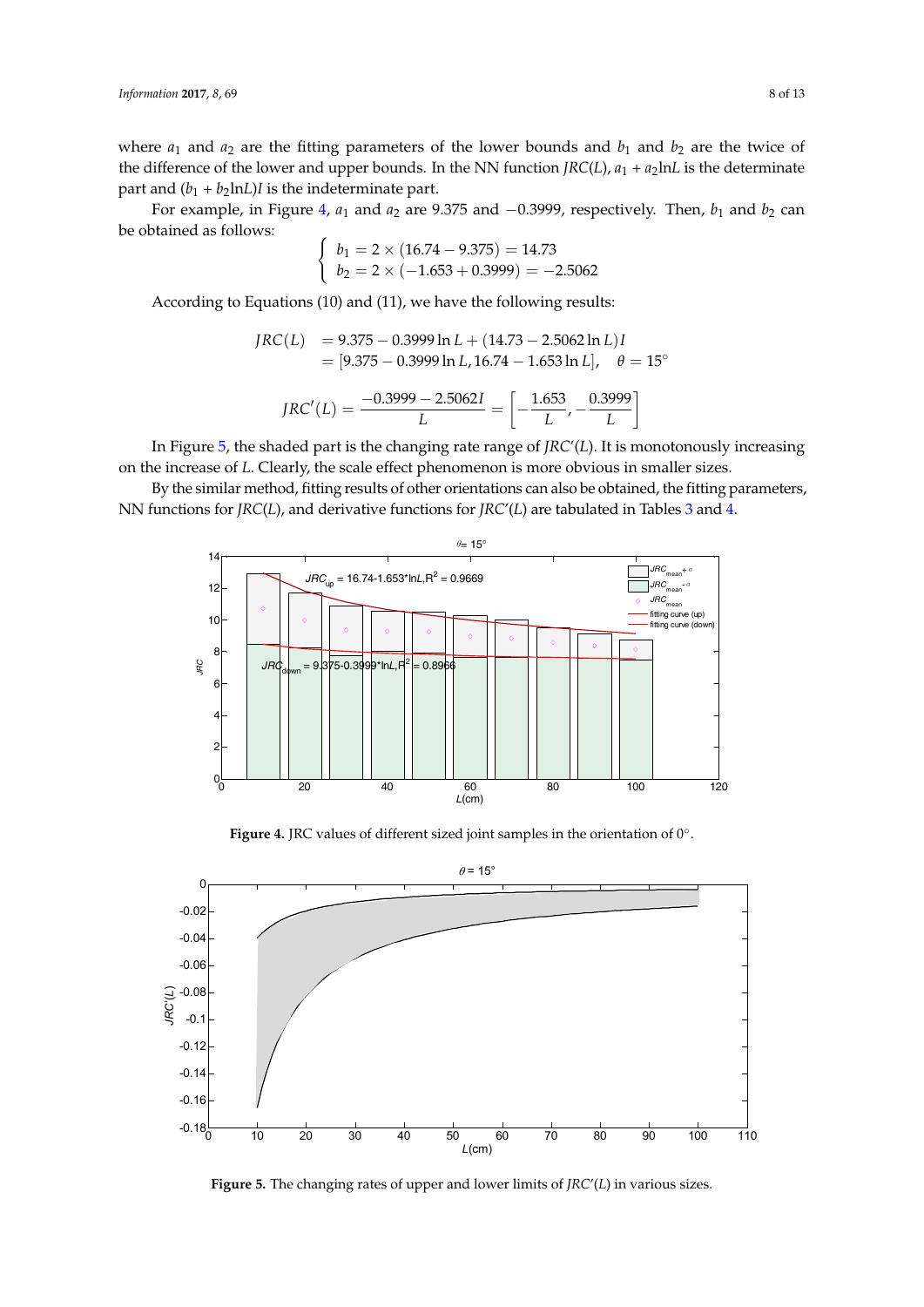| Orientation $(°)$ | $a_1$ | $b_1$  | a <sub>2</sub> | b <sub>2</sub> | IRC(L)                                        |
|-------------------|-------|--------|----------------|----------------|-----------------------------------------------|
| $\mathbf{0}$      | 9.487 | 11.246 | $-0.5415$      | $-1.253$       | $[9.487 - 0.5415 \ln L, 15.11 - 1.168 \ln L]$ |
| 15                | 9.375 | 14.73  | $-0.3999$      | $-1.653$       | $[9.375 - 0.3999 \ln L, 16.74 - 1.653 \ln L]$ |
| 30                | 9.22  | 15.34  | $-0.4101$      | $-2.5498$      | $[9.22 - 0.4101 \ln L, 16.89 - 1.685 \ln L]$  |
| 45                | 8.83  | 12.78  | $-0.4538$      | $-1.8364$      | $[8.83 - 0.4538 \ln L, 15.22 - 1.372 \ln L]$  |
| 60                | 7.432 | 14.736 | $-0.3859$      | $-2.1142$      | $[7.432 - 0.3859 \ln L, 14.8 - 1.443 \ln L]$  |
| 75                | 6.454 | 13.952 | $-0.2913$      | $-2.3814$      | $[6.454 - 0.2913 \ln L, 13.43 - 1.482 \ln L]$ |
| 90                | 4.447 | 15.086 | 0.1112         | $-2.5844$      | $[4.447 + 0.1112 \ln L, 11.99 - 1.181 \ln L]$ |
| 105               | 6.18  | 13.62  | $-0.2751$      | $-2.1678$      | $[6.18 - 0.2751 \ln L, 12.99 - 1.359 \ln L]$  |
| 120               | 7.748 | 15.544 | $-0.359$       | $-2.712$       | $[7.748 - 0.359 \ln L, 15.52 - 1.715 \ln L]$  |
| 135               | 9.009 | 10.482 | $-0.6697$      | $-1.4586$      | $[9.009 - 0.6697 \ln L, 14.25 - 1.399 \ln L]$ |
| 150               | 9.454 | 15.032 | $-0.5928$      | $-2.4184$      | $[9.454 - 0.5928 \ln L, 16.97 - 1.802 \ln L]$ |
| 165               | 10.49 | 12.58  | $-0.823$       | $-1.746$       | $[10.49 - 0.823 \ln L, 16.78 - 1.696 \ln L]$  |
| 180               | 8.705 | 12.55  | $-0.4852$      | $-1.6456$      | $[8.705 - 0.4852 \ln L, 14.98 - 1.308 \ln L]$ |
| 195               | 8.905 | 14.79  | $-0.5113$      | $-2.3994$      | $[8.905 - 0.5113 \ln L, 16.3 - 1.711 \ln L]$  |
| 210               | 9.395 | 11.33  | $-0.7162$      | $-1.5076$      | $[9.395 - 0.7162 \ln L, 15.06 - 1.47 \ln L]$  |
| 225               | 8.614 | 9.932  | $-0.6189$      | $-1.1822$      | $[8.614 - 0.6189 \ln L, 13.58 - 1.21 \ln L]$  |
| 240               | 7.112 | 10.756 | $-0.4301$      | $-1.6358$      | $[7.112 - 0.4301 \ln L, 12.49 - 1.248 \ln L]$ |
| 255               | 5.94  | 11.88  | $-0.2837$      | $-1.8705$      | $[5.94 - 0.2837 \ln L, 11.88 - 1.219 \ln L]$  |
| 270               | 4.659 | 12.042 | $-0.0052$      | $-1.7540$      | $[4.659 - 0.0052 \ln L, 10.68 - 0.882 \ln L]$ |
| 285               | 6.779 | 6.502  | $-0.5106$      | $-0.5216$      | $[6.779 - 0.5106 \ln L, 10.03 - 0.771 \ln L]$ |
| 300               | 7.978 | 10.324 | $-0.5043$      | $-1.5754$      | $[7.978 - 0.5043 \ln L, 13.14 - 1.292 \ln L]$ |
| 315               | 9.2   | 14.78  | $-0.6081$      | $-2.2038$      | $[9.2 - 0.6081 \ln L, 16.59 - 1.71 \ln L]$    |
| 330               | 8.792 | 13.676 | $-0.5216$      | $-2.1808$      | $[8.792 - 0.5216 \ln L, 15.63 - 1.612 \ln L]$ |
| 345               | 9.491 | 12.583 | $-0.6661$      | $-2.0618$      | $[9.491 - 0.6661 \ln L, 15.76 - 1.697 \ln L]$ |

<span id="page-8-0"></span>**Table 3.** NN functions of *JRC*(*L*) for *I*  $\epsilon$  [0, 0.5] corresponding to the JRC values of the joint samples in different orientations.

<span id="page-8-1"></span>**Table 4.** NN functions of *JRC'*(*L*) for *I*  $\epsilon$  [0, 0.5] in different orientations.

| Orientation (°) | IRC'(L)                    |
|-----------------|----------------------------|
| 0               | $[-1.168/L, -0.5415/L]$    |
| 15              | $[-1.653/L, -0.3999/L]$    |
| 30              | $[-0.4101/L, -1.685/L]$    |
| 45              | $[-1.372/L, -0.4538/L]$    |
| 60              | $[-1.443/L, -0.3659/L]$    |
| 75              | $[-1.482/L, -0.2913/L]$    |
| 90              | $[-1.181/L, 0.1112/L]$     |
| 105             | $[-1.359/L, -0.2751/L]$    |
| 120             | $[-1.715/L, -0.359/L]$     |
| 135             | $[-1.399/L, -0.6697/L]$    |
| 150             | $[-1.802/L, -0.5982/L]$    |
| 165             | $[-1.696/L, -0.823/L]$     |
| 180             | $[-1.308/L, -0.4852/L]$    |
| 195             | $[-1.711/L, -0.5113/L]$    |
| 210             | $[-1.47/L, -0.7162/L]$     |
| 225             | $[-1.21/L, -0.6189/L]$     |
| 240             | $[-1.248/L, -0.430/L]$     |
| 255             | $[-1.219/L, -0.2337/L]$    |
| 270             | $[-0.8822/L, -0.005181/L]$ |
| 285             | $[-0.7714/L, -0.5106/L]$   |
| 300             | $[-1.292/L, -0.5043/L]$    |
| 315             | $[-1.71/L, -0.6081/L]$     |
| 330             | $[-1.612/L, -0.5216/L]$    |
| 345             | $[-1.697/L, -0.666/L]$     |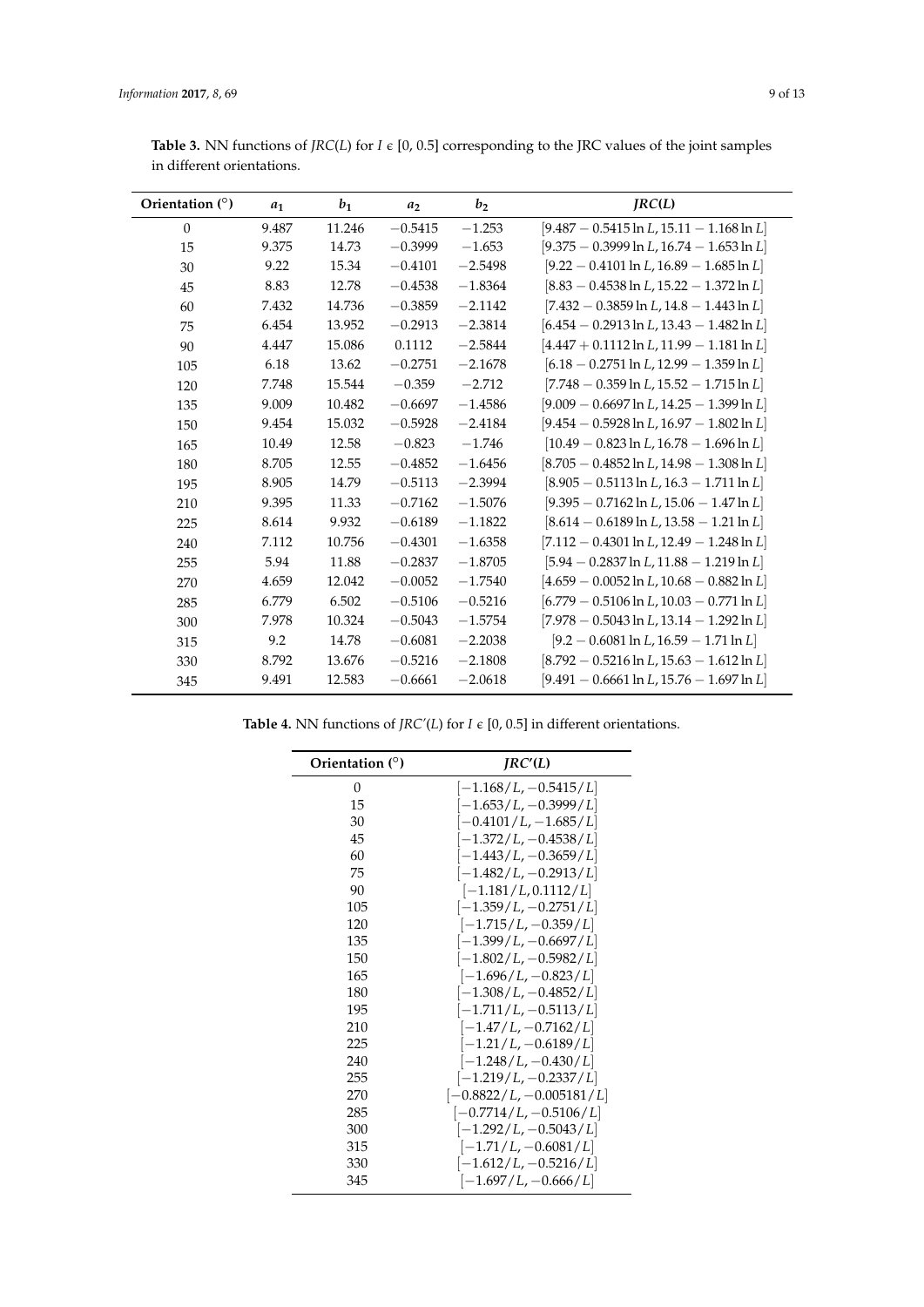## <span id="page-9-0"></span>**6. NN Function of JRC with the Two Variables** *θ* **and** *L*

As analyzed above, we have obtained the anisotropy and the scale effect of JRC, respectively, which are the important characteristics of the rock joint samples. In this section, we shall describe a NN function with the two variables  $\theta$  and  $L$ , under NN environments.

To find the relationship between the JRC values and the two variables  $\theta$  and *L*, through numerical analyses, the trigonometric function polynomial of *θ* and *L* can fit into two smooth surfaces of the upper and lower bounds in the three-dimensional coordinate system, as shown in Figure [6.](#page-9-1) It is obvious that<br>all of the points of mean values fall between the upper and lower surfaces. That is to say the upcertain and lower bounds in the three-dimensional coordinate system, as shown in Figure 6. It is obvious that all of the points of mean values fall between the upper and lower surfaces. That is to say, the uncertain range almost contains all JRC values. Thus, the fitting equations based on the upper and lower surfaces<br>of JRC values are presented as follows:<br>*MRC* of JRC values are presented as follows:

$$
JRC(\theta, L)_{down} = -0.4536 \ln L + 1.382 \sin \theta + 3.866 \sin^2 \theta + 1.039 \cos^3 \theta - 32.03 \sin^4 \theta - 22.65 \sin^5 \theta + 85.86 \sin^6 \theta + 53.45 \sin^7 \theta - 109.4 \sin^8 \theta - 36.4 \sin^9 \theta + 60.38 \sin^{10} \theta - 7.551 \cos^{11} \theta - 11.04 \sin^{12} \theta + 6.802 \cos^{13} \theta + 4.334 \sin^{15} \theta + 8.869,
$$

 $JRC(θ, L)_{up} = -1.42lnL + 2.08sinθ - 9.352sin<sup>2</sup>θ + 2.061cos<sup>3</sup>θ + 71.78sin<sup>4</sup>θ - 46.69sin<sup>5</sup>θ$  $-255.3\sin^6θ + 117.2\sin^7θ + 444.2\sin^8θ - 81.64\sin^9θ - 383.1\sin^{10}θ - 18.68\cos^{11}θ +$  $128.9\sin^{12}\theta + 16.96\cos^{13}\theta + 9.156\sin^{15}\theta + 15.74.$ 233.45sin cos 1531.8sin cos 820.4sin cos 3553.6sin cos − − ++

Then, the NN function *JRC*( $\theta$ , *L*) for *I*  $\epsilon$  [0, 0.5] is given as follows:

$$
JRC(\theta, L) = (-0.4536 - 1.9328I) \ln L + (1.382 + 1.396I) \sin \theta + (3.866 - 26.436I) \sin^2 \theta + (1.039 + 2.044I) \cos^3 \theta + (-32.03 + 207.62I) \sin^4 \theta + (-22.65 - 48.08I) \sin^5 \theta + (85.86 - 682.32I) \sin^6 \theta + (53.45 + 127.5I) \sin^7 \theta + (-109.4 + 1107.2I) \sin^8 \theta + (-36.4 - 90.48I) \sin^9 \theta + (60.38 - 886.96I) \sin^{10} \theta + (-7.551 - 22.258I) \cos^{11} \theta + (-11.04 + 279.88I) \sin^{12} \theta + (6.802 + 20.316I) \cos^{13} \theta + (4.334 + 9.644I) \sin^{15} \theta + (8.869 + 13.742I), \text{ for } I = [0, 0.5].
$$
\n(3.869 + 13.742I), for  $I = [0, 0.5]$ .

<span id="page-9-1"></span>

**Figure 6.** Curved surface area of JRC values corresponding to both *L* and *θ.*

By the partial derivative of Equation (12), we can obtain the changing rate functions of the scale effect and the anisotropy:

$$
\frac{\partial JRC_{up}(\theta,L)}{\partial L} = -1.42 \frac{1}{L},
$$
\n
$$
\frac{\partial JRC_{down}(\theta,L)}{\partial L} = -0.4536 \frac{1}{L},
$$
\n(13)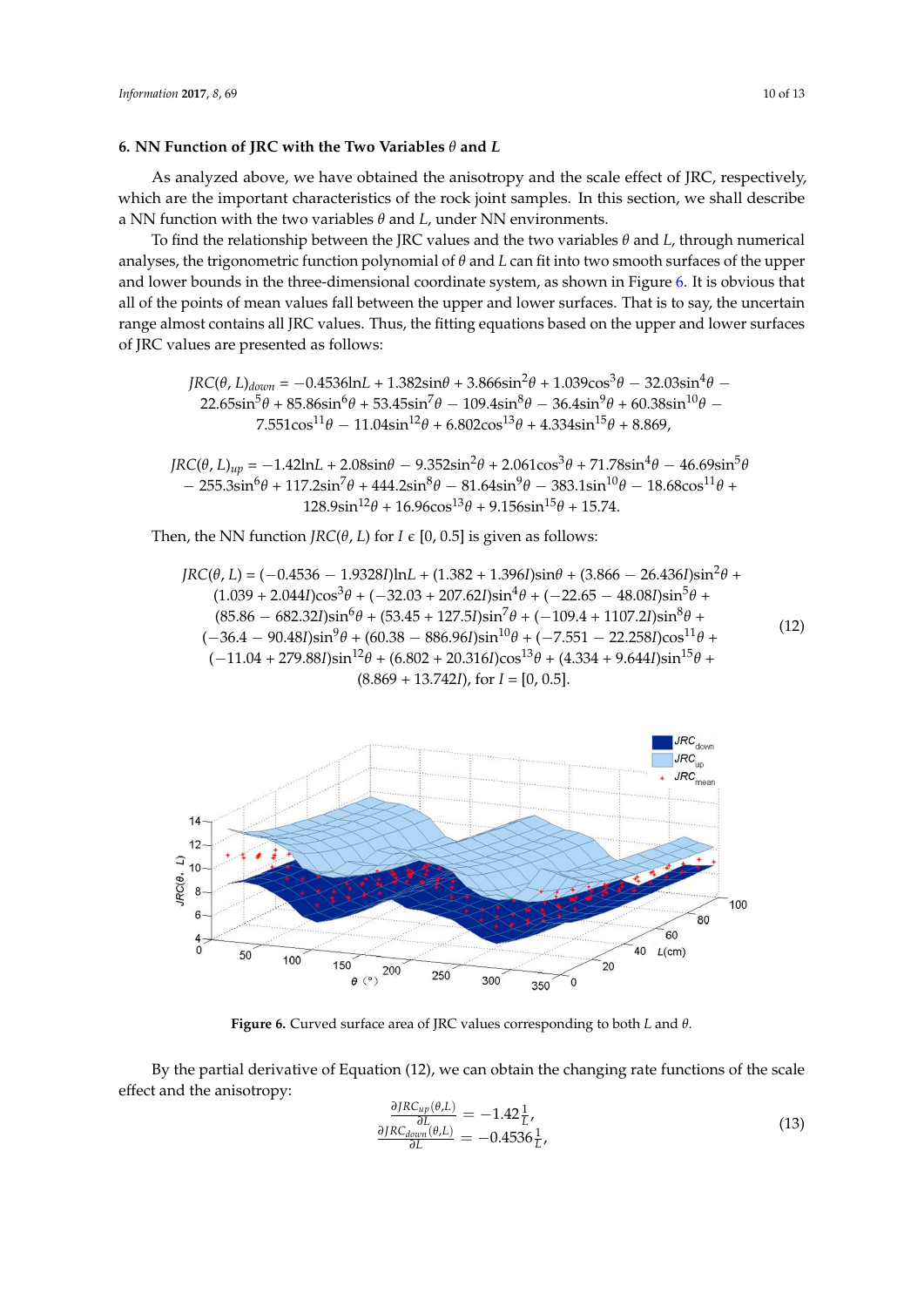$\frac{\partial JRC_{up}(\theta,L)}{\partial \theta}$  = 2.08 cos *θ* − 18.704 cos *θ* sin *θ* − 6.183 cos<sup>2</sup> θ sin θ + 287.12 sin<sup>3</sup> θ cos θ  $-233.45 \sin^4 \theta \cos \theta - 1531.8 \sin^5 \theta \cos \theta + 820.4 \sin^6 \theta \cos \theta + 3553.6 \sin^7 \theta \cos \theta$  $-734.76 \sin^8 \theta \cos \theta - 3831 \sin^9 \theta \cos \theta + 205.48 \sin^{10} \theta \cos \theta + 1546.8 \sin^{11} \theta \cos \theta$  $-220.48 \sin^{12} \theta \cos \theta + 137.34 \sin^{14} \theta \cos \theta$ ,  $\frac{\partial JRC_{down}(\theta, L)}{\partial \theta}$  = 1.382 cos *θ* + 7.732 cos *θ* sin *θ* − 3.117 cos<sup>2</sup> θ sin θ − 128.12 sin<sup>3</sup> θ cos θ  $-113.25 \sin^4 \theta \cos \theta + 515.16 \sin^5 \theta \cos \theta + 374.15 \sin^6 \theta \cos \theta - 875.2 \sin^7 \theta \cos \theta$  $-327.6 \sin^8 \theta \cos \theta + 603.8 \sin^9 \theta \cos \theta + 83.061 \sin^{10} \theta \cos \theta - 132.48 \sin^{11} \theta \cos \theta$  $-88.426 \sin^{12} \theta \cos \theta + 65.01 \sin^{14} \theta \cos \theta$ .

Then, their changing rates are shown in Figures [7](#page-10-1) and [8.](#page-10-2)

<span id="page-10-1"></span>

**Figure 7.** The changing rates of the scale effect.

<span id="page-10-2"></span>

**Figure 8.** The changing rates of the anisotropy. **Figure 8.** The changing rates of the anisotropy.

# <span id="page-10-0"></span>**7. Discussion 7. Discussion**

In this study, we investigated the anisotropy and scale effect of indeterminate JRC values by In this study, we investigated the anisotropy and scale effect of indeterminate JRC values by some unary NN functions and two-variable NN function, respectively, based on an actual case analysis. Generally speaking, the JRC characteristics reflected by the two-variable NN function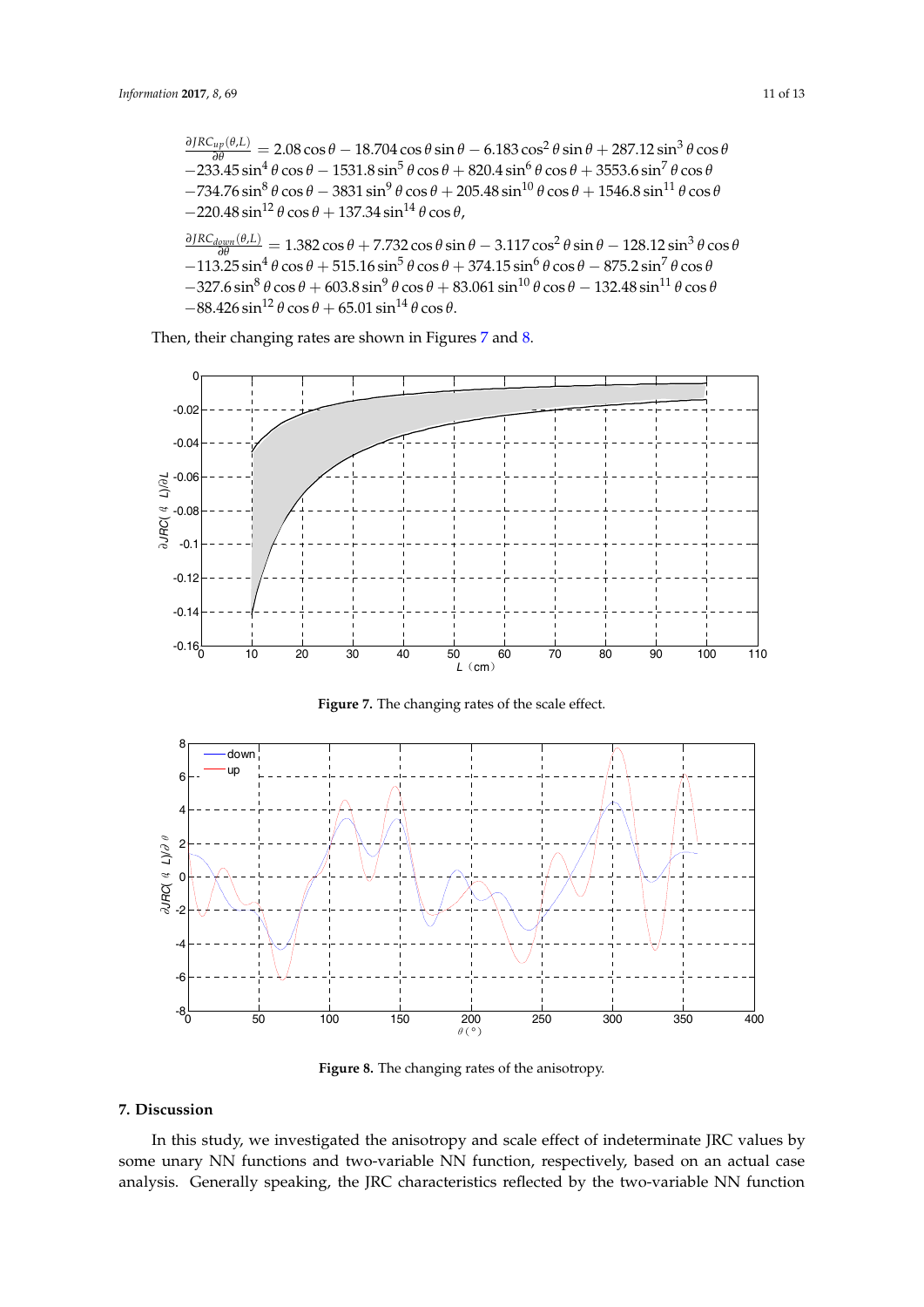are more comprehension and offer more details, effectively indicating the anisotropy and scale effect of indeterminate JRC values simultaneously, although the NN function itself is more complex.

Obviously, the proposed NN functions can not only express the JRC values with indeterminate information effectively and reasonably instead of the crisp values of JRC in the existing literature, but also indicates the anisotropy and scale effect of the indeterminate JRC values completely/simultaneously. However, the existing classical analysis methods cannot express and deal with such types of indeterminate JRC values and may lose much more information. Then, the main advantage of NN functions is that the NN functions of JRC can express and deal with the indeterminate JRC values instead of the crisp JRC values and contain much more useful information under indeterminate (imprecise, unsure, and even completely unknown) environments. Hence, we use a NN function instead of any classical function/crisp function of JRC to express the indeterminate function of JRC because any NN function can approximate the average value function/crisp function of JRC. When there is no indeterminacy in the NN function, the NN function is degenerated to the crisp function. Since, in the real world, we cannot always compute or provide exact/crisp values for the JRC characteristics, we can at least approximate them by NN functions. However, any NN function can contain and approximate the average value function/crisp function in existing classical methods. Obviously, the NN function provides one effective way for passing from the classical crisp functions to the NN functions in analyzing the anisotropy and scale effect of JRC under indeterminate environments.

#### <span id="page-11-2"></span>**8. Conclusions**

Based on the concept and operations of NNs, the two NN functions *JRC*(*θ*) and *JRC*(*L*) were developed for the first time to express the anisotropy and the scale effect of indeterminate JRC values, respectively. To indicate the anisotropic characteristic of JRC, the NN parameter *ψ* was defined to quantify the anisotropic degree. Additionally, the derivative functions *JRC'*(*θ*) and *JRC*'(*L*) were utilized to describe their changing rates in various measurement orientations and sample sizes. Finally, a two-variables NN function  $\textit{IRC}(\theta, L)$  was presented to express the indeterminate information of JRC values in the sample sizes and measurement orientations and to investigate the changing rates by its partial derivative functions. It is obvious that the NN functions can effectively express the uncertainties of JRC and provide a new effective way for the JRC expression and analysis under indeterminate environments. In future work, we have to extend the NN function to the shear strength expression and conduct analyses under indeterminate environments.

**Acknowledgments:** This paper was supported by the National Natural Science Foundation of China (No. 71471172).

**Author Contributions:** Jun Ye proposed the expression and analysis methods of JRC using NN functions; Jiquan Chen and Rui Yong provided the NN functions and analyses of indeterminate JRC values; Shigui Du gave the measurement data and statistical analysis of JRC; and we wrote the paper together.

**Conflicts of Interest:** The authors declare that we have no conflict of interest regarding the publication of this paper.

#### **References**

- <span id="page-11-0"></span>1. Barton, N.; Choubey, V. The shear strength of rock joints in theory and practice. *Rock Mech.* **1977**, *10*, 1–54. [\[CrossRef\]](http://dx.doi.org/10.1007/BF01261801)
- <span id="page-11-1"></span>2. Chen, S.J.; Zhu, W.C.; Liu, S.X. Anisotropy and size effects of surface roughness of rock joints. *J. Eng. Geol.* **2015**, *34*, 57–66. (In Chinese)
- 3. Alameda-Hernández, P.; Jiménez-Perálvarez, J.; Palenzuela, J.A.; Hamdouni, R.E.; Irigaray, C.; Cabrerizo, M.A.; Chacón, J. Improvement of the JRC calculation using different parameters obtained through a new survey method applied to rock discontinuities. *Rock Mech. Rock Eng.* **2014**, *47*, 2047–2060. [\[CrossRef\]](http://dx.doi.org/10.1007/s00603-013-0532-2)
- 4. Jang, H.S.; Kang, S.S.; Jang, B.A. Determination of joint roughness coefficients using roughness parameters. *Rock Mech. Rock Eng.* **2014**, *47*, 2061–2073. [\[CrossRef\]](http://dx.doi.org/10.1007/s00603-013-0535-z)